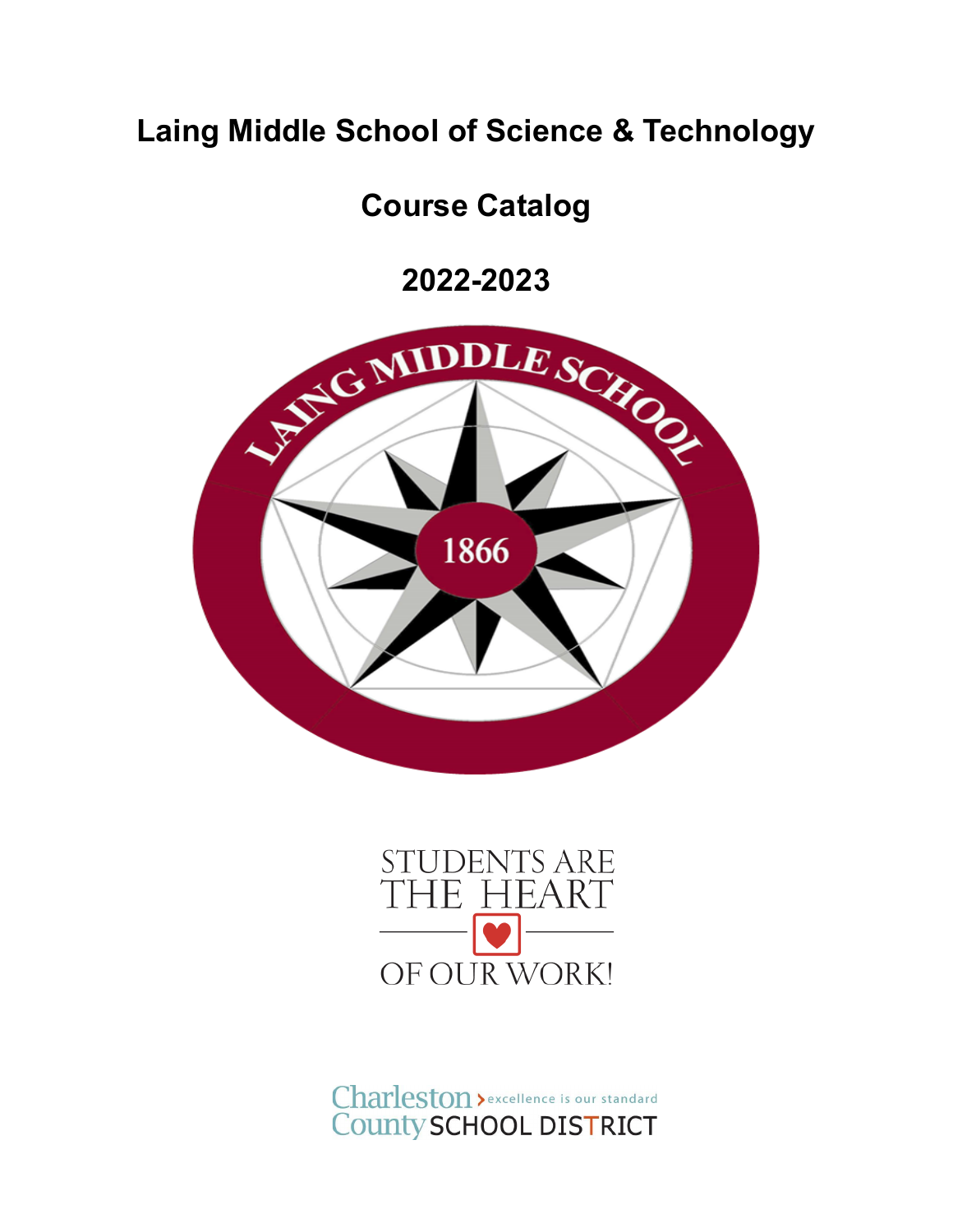## **LAING MIDDLE SCHOOL OF SCIENCE & TECHNOLOGY 2705 Bulrush Basket Lane Mount Pleasant, South Carolina 29466 Telephone: (843) 849-2809 FAX: (843) 849-2895**

## **School Website**

**http://laing.ccsdschools.com**

## **Administration**

**James Whitehair, Principal Wendy Anderson, Assistant Principal Myranda Brawley, Assistant Principal Roberta Smith, Assistant Principal**

#### **Guidance**

**Jane Dawson Shelby Gist Melissa Roberts Megan Thornton**

## **Laing Middle School Mission Statement**

The mission of Laing Middle School of Science and Technology is to prepare and inspire generations of learners to meet the challenges of our 21<sup>st</sup> century society by fostering technological literacy, academic achievement, innovation, collaboration and creative problem-solving.

Disclaimer: This Course Guide contains information current as of May 2022. As state and district policies and regulations are revised, this document will be updated. Updated information will be available on the Laing Website. Some **courses in the Course Guide may not be offered due to lack of enrollment.**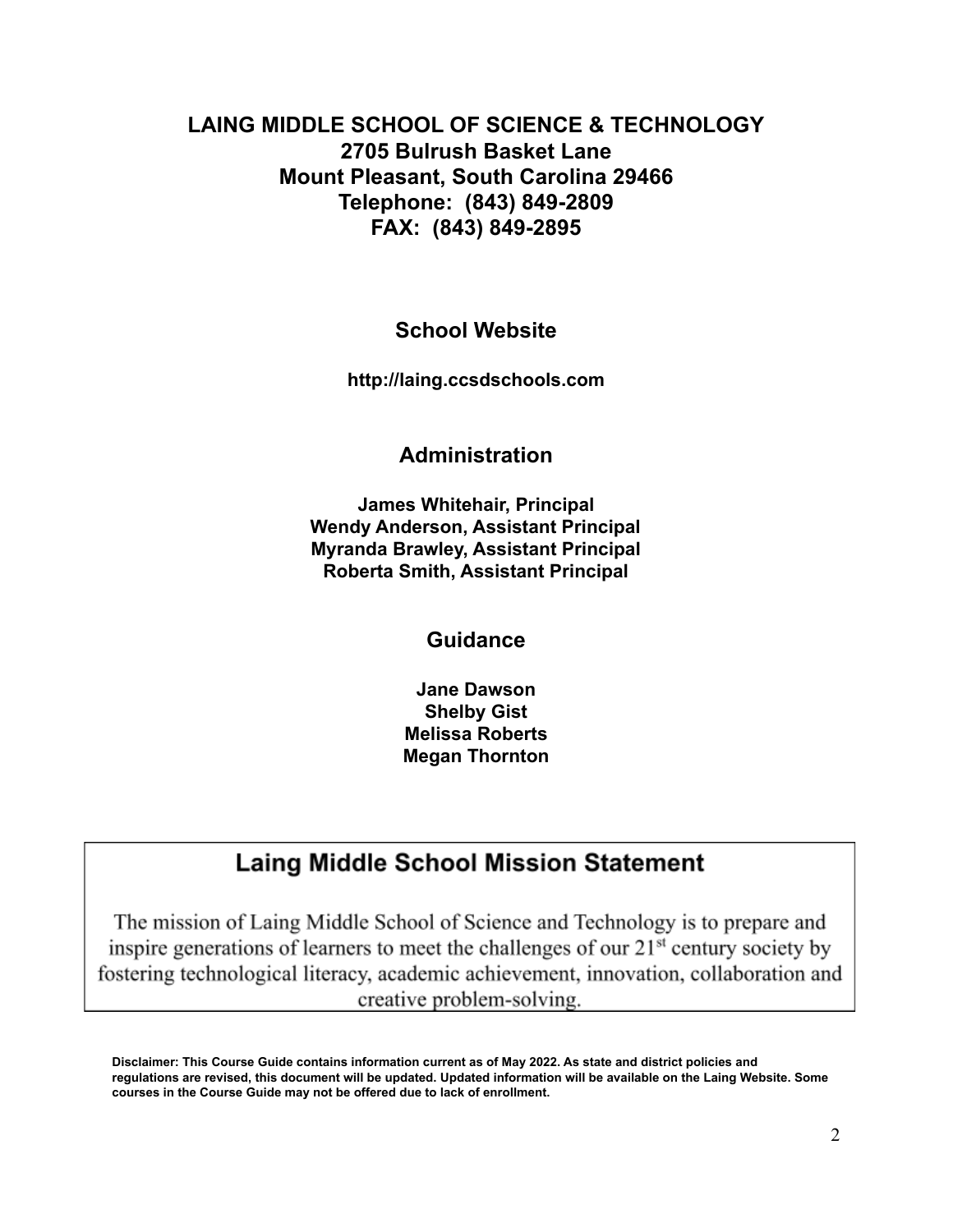# **GENERAL INFORMATION**

## **CORE ACADEMIC COURSES**

All students will receive instruction in four core subject areas. These subjects are English language arts, mathematics, science, and social studies. These core courses are based on the South Carolina Curriculum Standards for the particular subject area. Honors courses are available to students who meet the Laing Honors Criteria. All honors and regular academic courses are designed to provide students with engaging, relevant, and rigorous academic instruction in the given area as outlined by the South Carolina Curriculum Standards for the particular subject.

In addition to these courses, a description of academic courses for students for high school credit is listed within the Course Guide.

## **CHARLESTON COUNTY MIDDLE SCHOOL HONORS CRITERIA**

CCSD and Laing Middle School of Science and Technology understand that to meet the needs of each child a uniform system across the district needs to be in place to identify students who would benefit from more challenging classes.  $6<sup>th</sup>$  grade students will qualify for an honors level course if they score 4 out of 5 points.  $7<sup>th</sup>$  and  $8<sup>th</sup>$  grade students will qualify for an honors level course if they score 4 out of 7 points. Students scoring a 5/5 in 6th grade and 7/7 in 7th and 8th grades will qualify for Advanced placement in Math. 8th grade students scoring 7/7 in ELA will qualify for English 1. Students will be scored based on the following criteria:

- MAP Score from Fall, Winter or Spring test administration OR SC Ready score, whichever is highest
- Final Course Grade
- Teacher Recommendation  $(7<sup>th</sup>$  and  $8<sup>th</sup>$  grade only)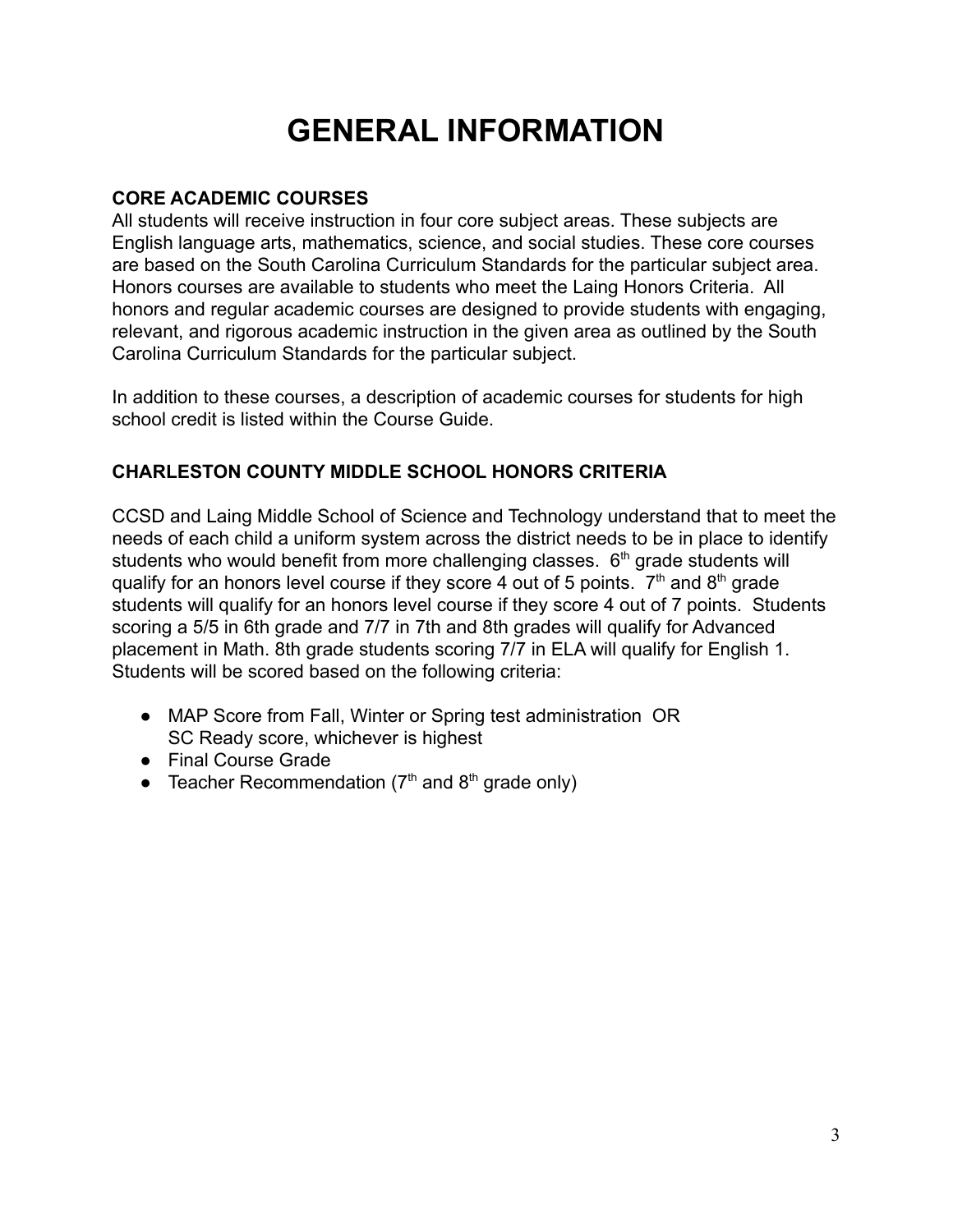## **COURSES FOR HIGH SCHOOL CREDIT**

The grades earned in high school credit courses offered at Laing Middle School will be recorded and counted on the student's high school transcript. However, high school credits earned in courses taught in middle school do not count toward NCAA eligibility requirements for student athletes and may result in the student's need to take additional high school courses.

## **GIFTED AND TALENTED**

Students identified as Gifted and Talented will receive services in an academic course in accordance with state and federal guidelines.

#### **SCHEDULES 2022-23**

Teacher assignments, course offerings, and class sizes are determined from registration information. The master schedule is developed based on student data available in the Spring and class assignments are made to ensure a variety of related arts experiences are provided to students.

#### **Drop/Add Class Policy**

<u>7<sup>th</sup>/8<sup>th</sup> Grade Yearlong Classes (Band, Strings, Chorus, Spanish I – 8<sup>™</sup> grade only)</u> Students can ONLY drop the courses at the end of a semester. Meanwhile, they must maintain their academics while in that class (and they can work out any system/plan, etc. with the teacher to do so) until the end of that semester.

#### 6<sup>th</sup> Grade Yearlong Classes (Band, Strings, Chorus)

Students have a period of 5 school days in order to drop or add these courses. They should fill out a schedule change request form, discuss it with their parents and, in turn, the class teacher and have it turned into guidance by the  $5<sup>th</sup>$  day. If no request is received within the  $5<sup>th</sup>$  day, then that student must wait until the end of the semester to change classes (unless otherwise noted by that classroom teacher).

Related Arts classes will NOT be changed unless there is a medical reason (ie. note from a doctor not to participate in PE, etc.) or an exceptional case. All of these requests must occur within the **5-day** drop/add period.

## **PLEASE NOTE: CHOICES OF TEACHERS CANNOT BE HONORED.**

## **EXCEPTIONAL NEEDS EDUCATION**

A goal of the Charleston County School District is to provide a free and appropriate public education for all students with disabilities. A highly qualified staff works collaboratively to identify and provide appropriate accommodations, modifications, and instructional strategies to support academic and social success in the classroom. Students with disabilities will be scheduled for their courses in accordance with their respective Individual Education Plans (IEP) in accordance with Public Law 94-142 (IDEA).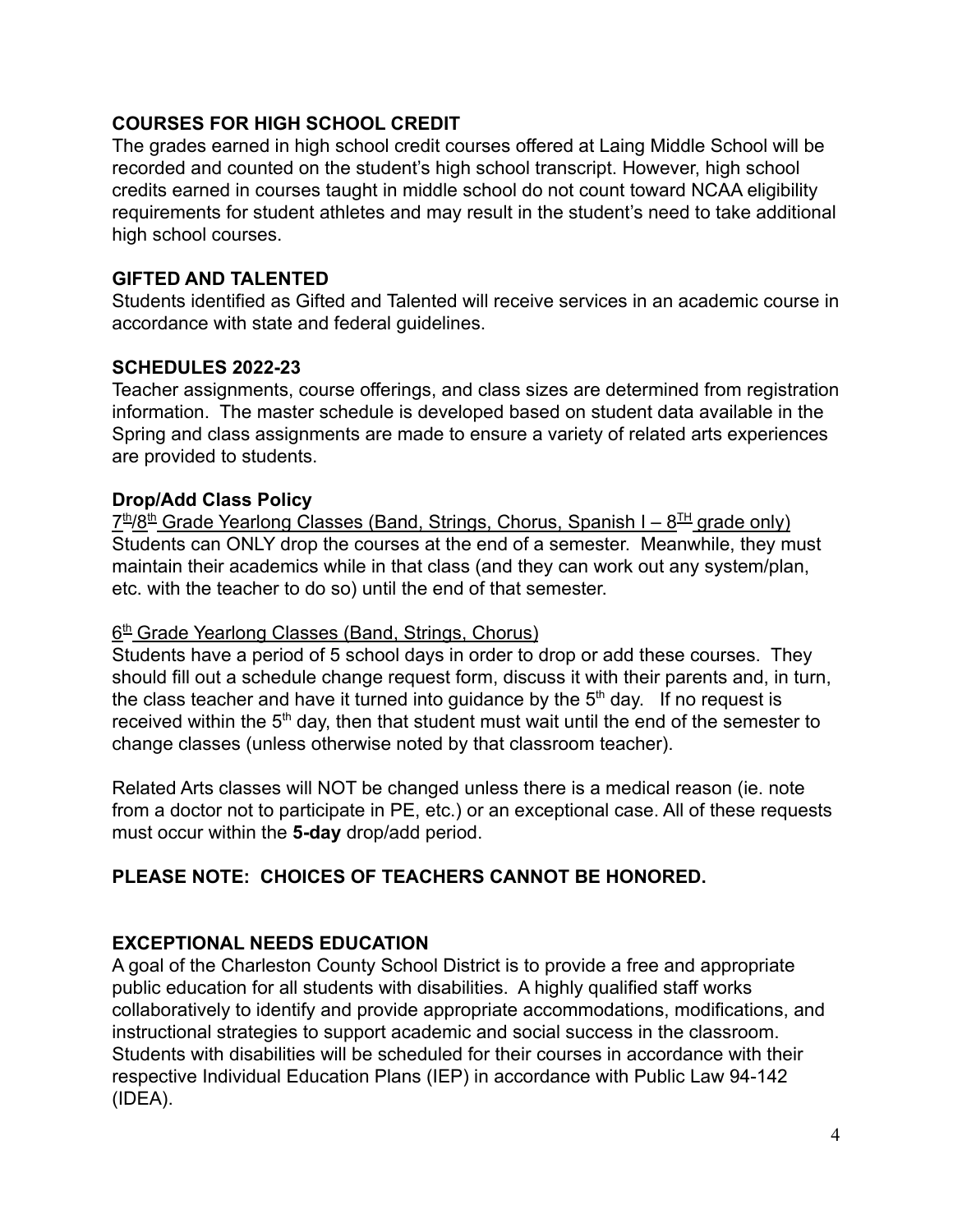#### **MEASURES OF ACADEMIC PROGRESS (MAP) and RASCH UNITS (RIT)**

Measures of Academic Progress (MAP) are a series of tests that measure your student's knowledge in reading, language usage, and math. These tests are administered up to three times a year in grades 2 - 10. All of the MAP tests report scores use the RIT (Rasch Unit) scale to measure student achievement in a given area. The RIT is an equal interval score that directly relates to the curriculum scale in each subject area. RIT scores range from about 150 to 300. Students typically start at the 150-190 level in third grade and progress to the 240-300 level by high school. RIT scores make it possible to follow a student's educational growth from year to year. The RIT scores indicated as a qualifying factor for specific courses were obtained through analysis of the Northwest Education Association's Placement Guidelines and the Charleston County School District's RIT to Palmetto Assessment of State Standards (PASS) Probability guidelines.

#### **CAREER CLUSTERS AND INDIVIDUAL GRADUATION PLANS**

The South Carolina Education and Economic Development Act (EEDA) require school districts to develop a curriculum around the career cluster system that includes sixteen career clusters, schools of study, and majors. Students work with guidance counselors in order to examine their interests in schools related to their future course selections in high school and beyond. These career pathways provide opportunities to students through a challenging array of academic and technical courses necessary for students to compete in a global economy. Success in school is connected to success in life.

Students, parents, and counselors work together to develop Individual Graduation Plans (IGP) that specify a student's cluster, academic focus (major), and post-secondary goals. The Individual Graduation Plan is a document that states the student's intentions related to courses that are taken during high school. **The IGP is initiated in the 8th grade with the choice of a cluster area.** When the IGP is updated in the 10<sup>th</sup> grade, the students will select an academic focus (major) within their cluster of choice. The courses that are taken are determined by the student's interests. It can be modified over time as interests and skills develop and change. The IGP is like a road map to the future: if the student stays on course, he/she will be equipped with all the courses, skills and experience needed to take his education or career to the next level. Each year the student, parents/guardians, and counselors will review and update the plans for the coming year. Switching clusters or majors is acceptable. It is just as important for a student to learn what he doesn't like as it is for him to learn what he does like. Remember, this is a road map to the future.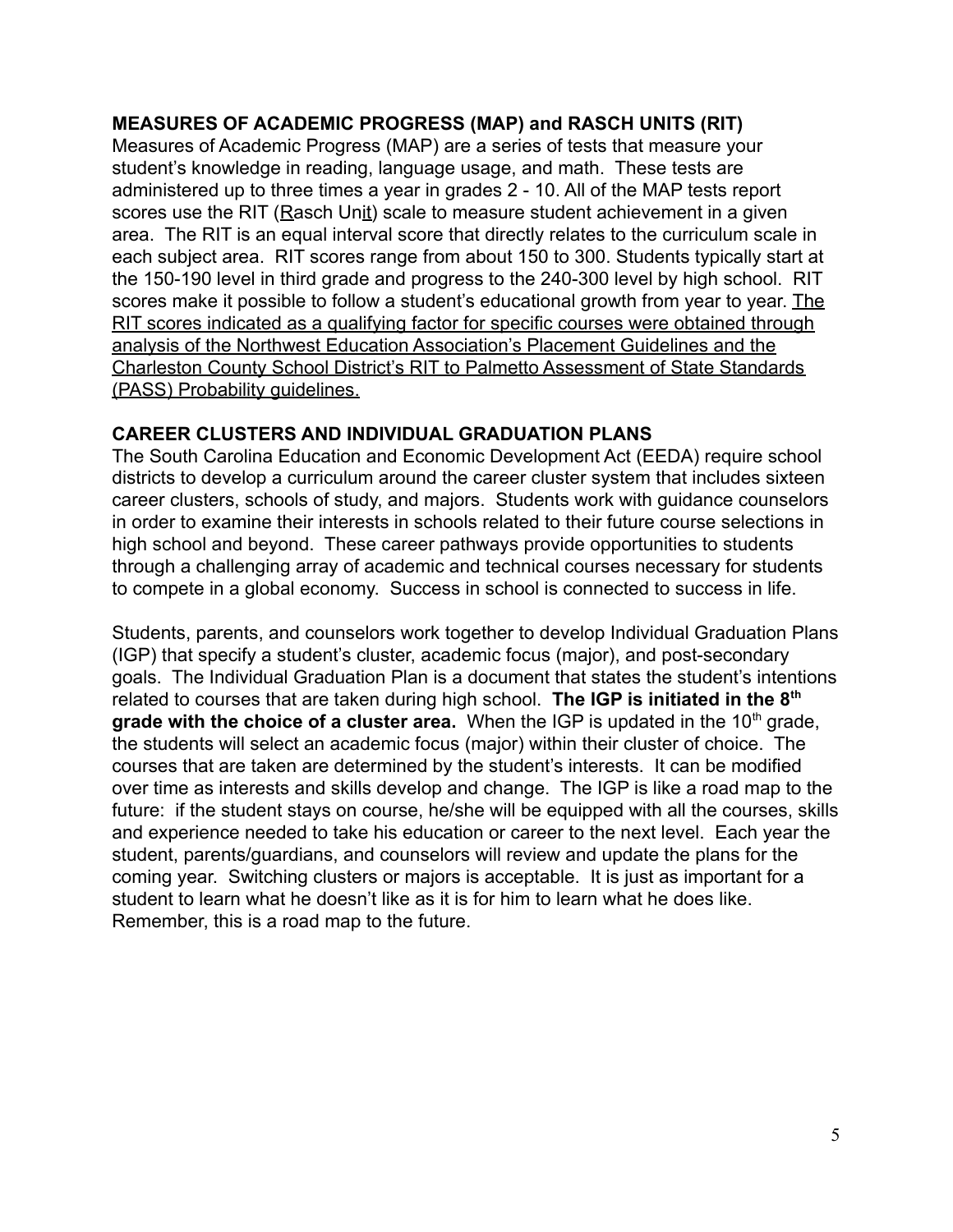# **COURSE DESCRIPTIONS**

## **English Language Arts**

## **English 6**

This course is designed to meet the needs of students transitioning from elementary to middle school instruction in reading and language arts. Instruction will continue to reinforce foundational skills in reading and to provide ample scaffolding for those students whose reading skills are still developing. Writing instruction, vocabulary development, and research skills will be taught in conjunction with the literature studied.

## **Honors English 6**

In addition to meeting the standards set forth for English 6, this course is designed to meet the needs of academically advanced students who were identified through the Laing honors criteria. Students should expect to find the curriculum challenging in a number of ways: text complexity, analytical writing, problem solving, creative endeavors, and an accelerated pace. Students can expect rigorous instruction in literacy through literature circles, Socratic discussion and project-based learning.

## **English 7**

Seventh grade students continue to apply and expand their skills by reading and writing a variety of informational texts, fiction, literary nonfiction, poetry, and drama. Students will use word analysis and other interpretive strategies to master texts that use complex vocabulary. Seventh grade students write for a variety of purposes and audiences blending elements of descriptive/expressive writing into modes of written works such as narrative, expository, and persuasive/argumentative and conduct specific research. The ability to constructively critique their own and other's work is enhanced.

## **Honors English 7**

In addition to meeting the standards set forth for English 7, students who are academically advanced will be challenged through the study and analysis of more compelling literature, analytical writing, and SAT word study at an accelerated pace.

## **English 8**

This course is designed to refine and master previously learned knowledge and skills in increasingly complex reading selections and written compositions. Students will read a variety of informational texts as well as four major types of literary texts: fiction, literary nonfiction, poetry, and drama. Students will use word analysis to master texts that use complex vocabulary and will transfer that knowledge into their own writing and speaking. Students will write for a variety of purposes and audiences as they increase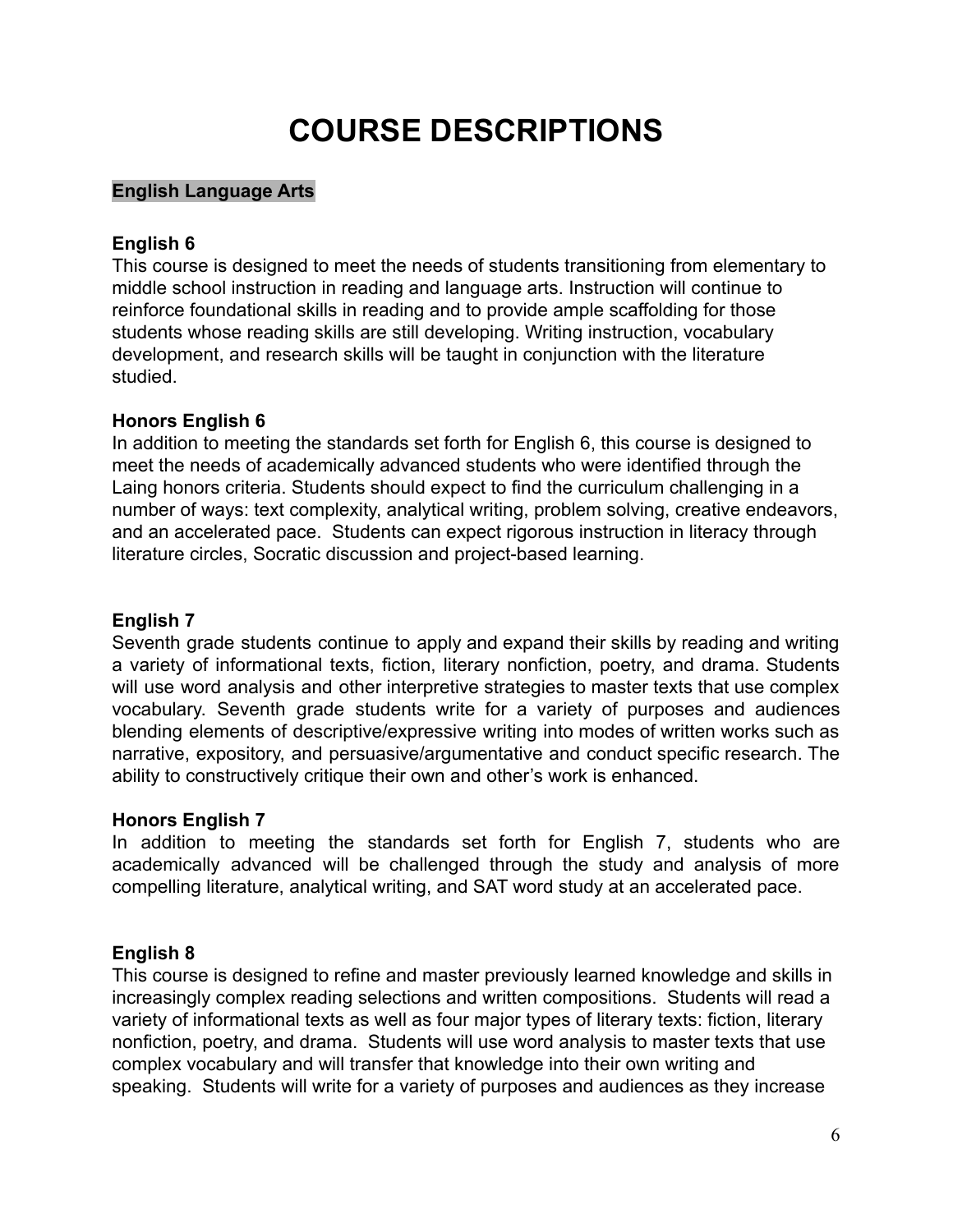their control over the written language. Students will use the writing process to write narrative, expository, and persuasive texts. Through a research project, students will learn how to access, analyze, and evaluate information while learning about topics that are relevant to their lives and that appeal to their interests.

## **Honors English 8**

This course is for students with advanced abilities in reading and writing. The honors curriculum will place a large emphasis on critically analyzing and interpreting wide varieties of literature. This class will also focus on the steps of research including: developing a thesis, finding credible support, documenting that support properly, and writing in MLA format. Students will be expected to read independently on a consistent basis and independent projects are an integral part of this course. Summer reading is also required.

## **English 1 Honors** (for High School credit)

This course introduces and develops skills in inquiry-based literacy and research; critical reading of literary and informational texts; narrative, informational, and argument writing; and communication. Units emphasize challenging texts and topics at the level of college-readiness benchmarks.

## **Mathematics**

#### **Math 6**

This is a standards-based sixth grade class. Sixth grade math is a more in-depth continuation of many of the same standards introduced in fifth grade. The general areas that are thoroughly covered are number and operations, measurement, data analysis and probability, algebra, and geometry. Students will be expected to accurately compute, explain processes, and model many different algorithms. Homework is an integral component of the class.

## **Honors Math 6**

This is a standards-based sixth grade class that is designed to help students begin the transition from arithmetic to algebraic thinking. The course includes operations with fractions, decimals, and percents, coordinate graphing, area of figures, and patterns. There is an introduction to integers, equations, and inequalities. Homework, as well as projects, is an integral component of the class.

## **Math 6 Advanced**

This course is based on 7th & 8th grade math standards-based. The major emphasis is on applying algebraic concepts and skills related to decimals, fractions, percents, and integers to solve a variety of real-world problems. Students will extend their algebra knowledge to solve multi-step equations and inequalities as well as simplifying expressions. Students will also use proportions and measurements to solve a variety of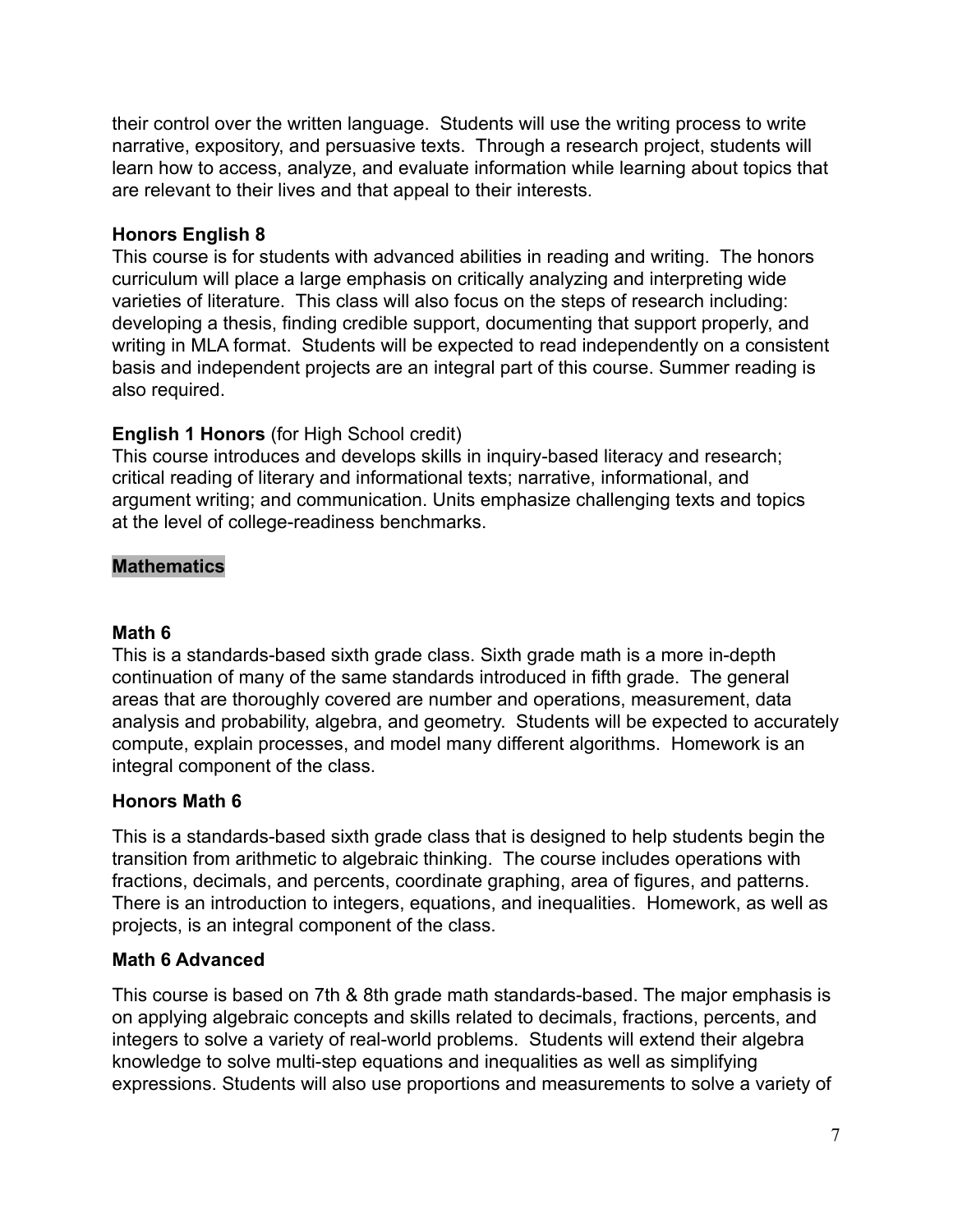problems. Since this class extends prior knowledge, students should expect it to be fast paced. Students are expected to make connections, communicate their reasoning, and keep up with all classwork and homework.

#### **Math 7**

This is a standards-based seventh grade class. Students will investigate applications of number theory and will acquire skills in adding, subtracting, multiplying, and dividing integers. Students will solve one and two step equations and inequalities, use proportional reasoning, and use percents to solve a variety of problems. Students will develop algebraic thinking by analyzing patterns to discover relationships. Homework is an integral component of the class.

#### **Honors Math 7 (Pre-Algebra)**

This is a 7th & 8th grade standards-based seventh grade class. The major emphasis is on applying algebraic concepts and skills related to decimals, fractions, percents, and integers to solve a variety of real-world problems. Students will extend their algebra knowledge to solve multi-step equations and inequalities as well as simplifying expressions. Students will also use proportions and measurements to solve a variety of problems. Since this class extends prior knowledge, students should expect it to be fast paced. Students are expected to make connections, communicate their reasoning, and keep up with all classwork and homework.

## **Algebra I, 7th grade (**for High School Credit**)**

#### *Prerequisite: A 90 or higher in Math 6 Advanced*

This course is designed for students who have been highly successful in middle-school mathematics and have met the requirements based on their MAP test scores and previous math class final averages. Students should have a strong foundation of all operations of decimals, fractions, and integers. Previous SC Ready scores should show these students as Exemplary. The course is fast-paced and homework plays an integral part of the coursework. Algebra I is based on the Algebra  $(9<sup>th</sup>$  grade) state standards and studies inequalities, systems of equations, graphing linear and nonlinear functions, polynomials, quadratics, factoring, and using the tools of algebra to solve problems. A state-mandated EOC (end-of-course) exam, which counts 20% of the final average, is given to every student enrolled in the course. These students will also take the  $7<sup>th</sup>$  grade end of the year state standardized test based on their current grade math state standards.

## **Math 8**

Math 8 is foundational for eighth grade students to prepare them for Algebra 1. The course is organized according to the SC Academic standards. Students in Math 8 will study the following concepts: the Number System, Expressions and Equations,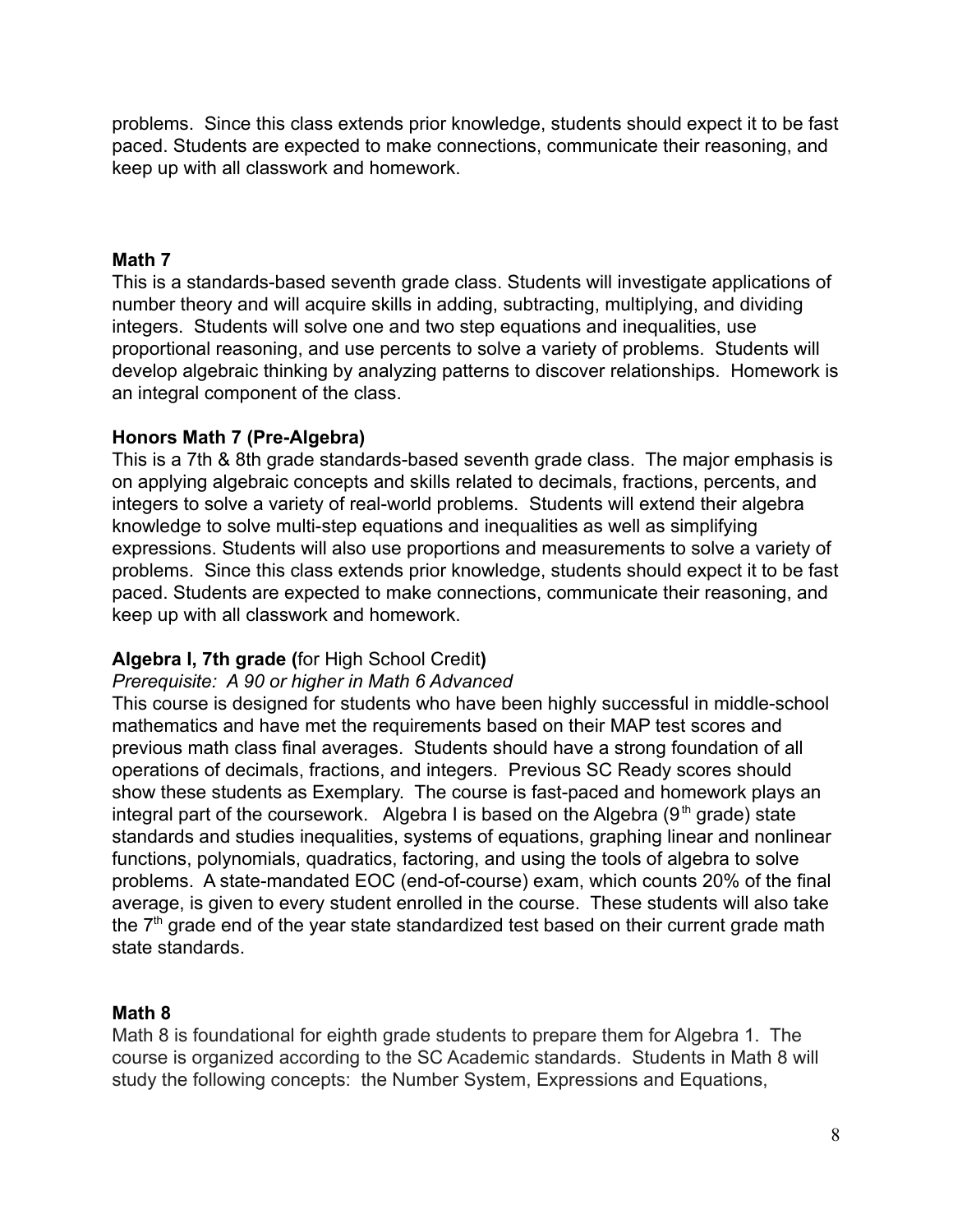Functions, Geometry, and Statistics and Probability. Homework is an integral part of Math 8.

## **Honors Math 8**

Honors Math 8 is foundational for eighth grade students not quite ready for Algebra 1. The course is organized according to the SC Academic standards. Students in Honors Math 8 will study the following concepts: the Number System, Expressions and Equations, Functions, Geometry, and Statistics and Probability. This course will move at a faster pace and go more in depth than Math 8. Homework is an integral part of Honors Math 8.

## **Algebra I (**for High School Credit**)**

This course is designed for students who have been highly successful in middle-school mathematics and have met the requirements based on their MAP test scores and previous math class final averages. Students should have a strong foundation of all operations of decimals, fractions, and integers. Previous PASS scores should show these students as Exemplary. The course is fast-paced and homework plays an integral part of the coursework. Algebra I is based on the Algebra  $(9<sup>th</sup>$  grade) state standards and studies inequalities, systems of equations, graphing linear and nonlinear functions, polynomials, quadratics, factoring, and using the tools of algebra to solve problems. A state-mandated EOC (end-of-course) exam, which counts 20% of the final average, is given to every student enrolled in the course. These students will also take the  $8<sup>th</sup>$ grade end of the year state standardized test based on their current grade math state standards.

## **Honors Geometry (**for High School Credit**)**

## *Prerequisite: A 90 or higher in Algebra I*

This course is designed to provide students with the study of visual patterns. Topics will include geometric structure, geometric patterns, geometry of location, geometry of size, and geometry of shape.

## **Science**

## **Science 6**

The focus for this sixth-grade science class is to provide students with inquiry based experiences that develop science concepts in the following areas: Matter and its Interactions; Energy; Waves; Molecules to Organisms; Earth's Place in the Universe;and Earth's Systems. Students should expect to find the curriculum challenging in a number of ways: text complexity, analytical writing, problem solving, creative endeavors, and an accelerated pace.

## **Science 7**

In this seventh-grade science course students will be studying and investigating topics in life, earth, and physical science as part of the South Carolina Science Standards.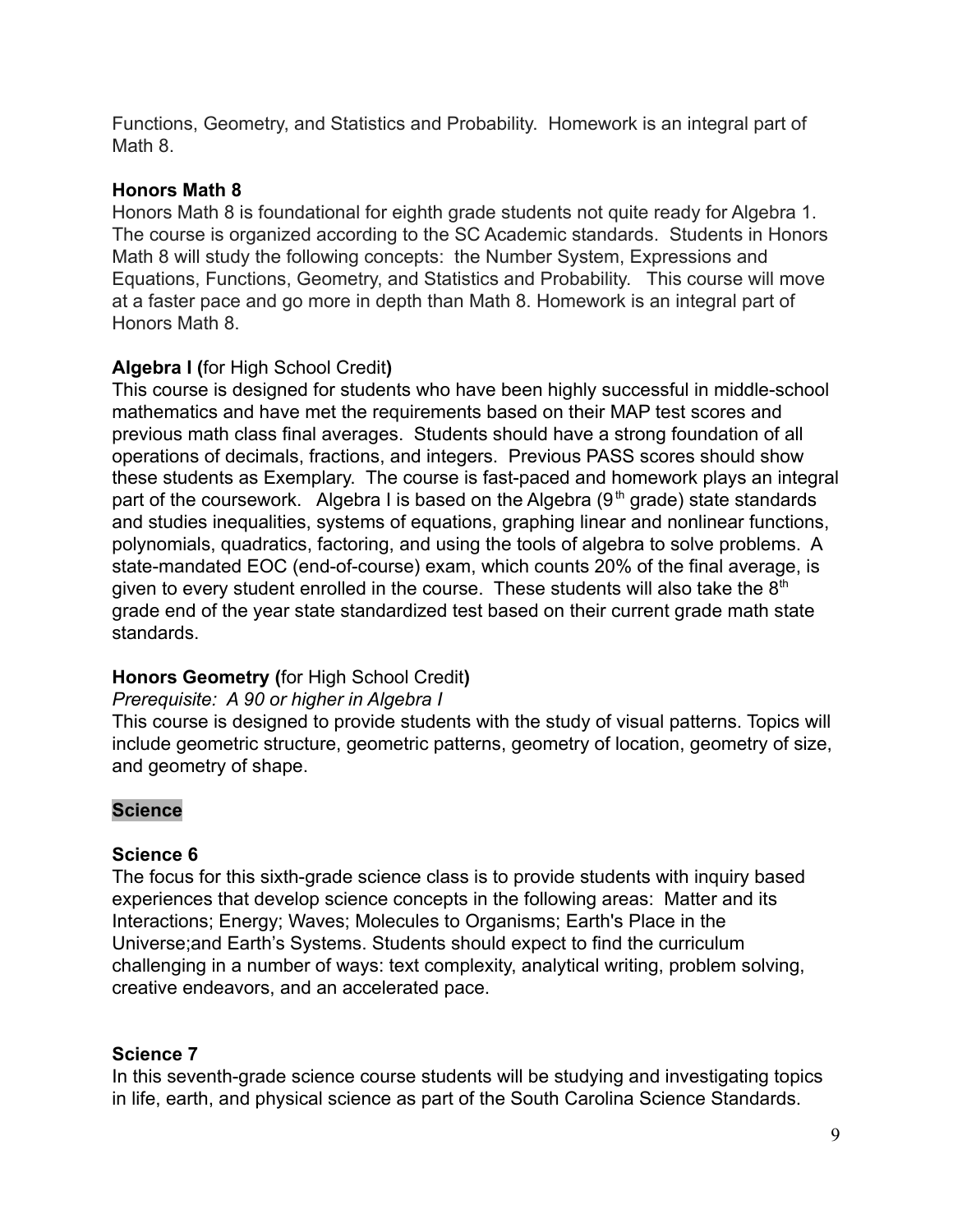Instructional materials that encourage hands-on activities and investigations will be used; as a result, students will discover important science concepts and develop laboratory and thinking skills. Students will be actively involved and work cooperatively much like real scientists! The topics covered include: Scientific Inquiry; Matter and its Interactions; Energy; Molecules to Organisms; Human Body Systems; Ecosystems; and Earth and Human Activity. Students should expect to find the curriculum challenging in a number of ways: text complexity, analytical writing, problem solving, creative endeavors, and an accelerated pace.

#### **Science 8**

The focus for this eighth grade science course is to provide students with inquiry based experiences that develop science concepts in the following areas: Force and Motion; Waves; From Molecules to Organisms; Heredity; Earth's History; and Earth's place in the Universe.

#### **Social Studies**

#### **Social Studies 6**

Students will study World Civilizations to uncover trends from prehistory to present day. Topics will include: what defines civilizations and how geography plays a factor; social hierarchies of world civilizations; ancient and classical civilizations; how increased global interactions led to transformations among and between world civilizations; the development of world civilizations past and present and the connections between Africa, the Americas, Asia, and Europe; and how these global interactions and exchanges led to cultural, intellectual, and technological advances that have continued to increase societies' global interconnectedness with one another. Students should expect to find the curriculum challenging in a number of ways: text complexity, analytical writing, problem solving, creative endeavors, and an accelerated pace.

#### **Social Studies 7**

Seventh grade students will study Earth from a regional perspective, focusing on the continents. Students will study contemporary places and regions to identify how the experiences of people are rooted in places and organized into geographic regions. Students will learn about Earth's physical conditions (e.g., climate, soils, vegetation) and how these features interact with Earth's other living features. A focus will also be on human systems and the sum of human activities and characteristics (e.g., culture, ethnicity, gender, language, population, religion) that vary across the Earth's surface. Students will explore the interactions between environment and society to learn how human activities modify Earth, how resources are used, and how physical systems, such as climate, present risks to humans. Students should expect to find the curriculum challenging in a number of ways: text complexity; analytical writing; problem solving; creative endeavors; and an accelerated pace.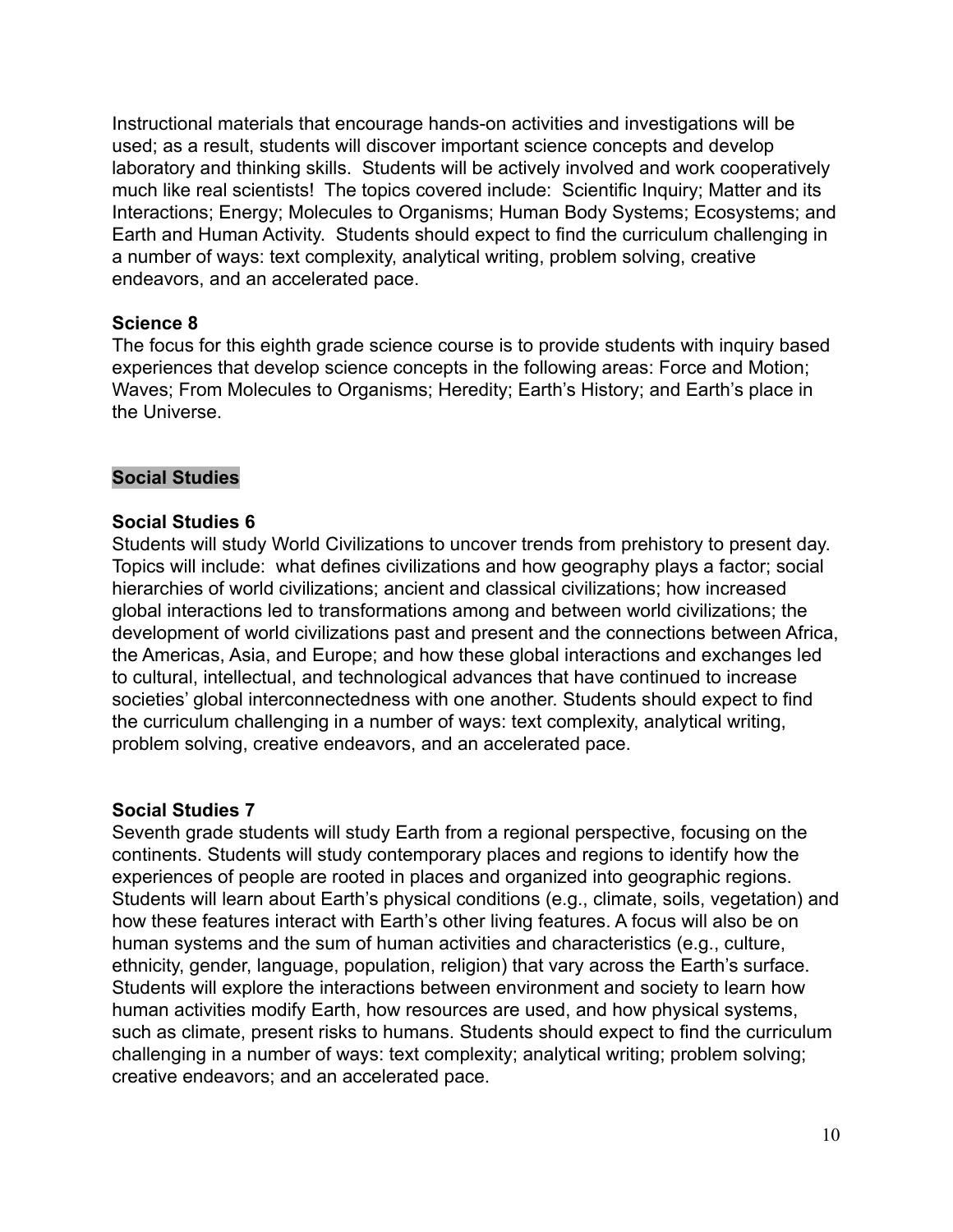#### **Social Studies 8**

This eighth grade social studies course focuses on the history of South Carolina and the role that the state and its people have played in the development of the United States as a nation. Students learn about the state's development during colonial times and the growth of the American ideal that led to the break with England, the rising controversy about slavery, and the War Between the States. The study of the rebuilding of South Carolina after the War Between the States and the continuing struggle for civil rights and justice waged by the people of South Carolina allows students to see the progress that the state has made and to appreciate the contributions that its people have made to the nation as a whole. Students also learn about the major political, economic, and social changes in South Carolina through the twentieth century and to the present in the context of national and worldwide events. Instruction will emphasize the elements of social studies literacy — the tools, strategies, and perspectives necessary for understanding how history, geography, economics and government are interwoven in our state's history.

#### **World Languages**

#### **Exploratory Spanish**

#### *6 th grade only*

Exploratory Spanish is designed to familiarize students with the learning of a new language. In exploratory Spanish, students will learn that Spanish is not only spoken in Spain, but in many countries around the world. In addition, through communicative language learning and in-class activities, students will acquire basic expressions and vocabulary words in the target language.

#### **Introductory Spanish**

*7th grade only (Prerequisite if student plans to take Spanish 1 in 8th grade)* This is an exploratory course in Spanish that will introduce seventh grade students to basic Spanish vocabulary, grammar, and culture. Through a variety of projects and activities, students will begin learning some basics of the Spanish language including vocabulary, expressions, and verb conjugations to form sentences both verbally and in written form. This course is designed to elicit interest in the language that will inspire future study, as well as serve as an introduction to Spanish 1.

## **Spanish 1** (for High School Credit)

*8 th grade only*

*Prerequisite: Students must have a C or higher in ELA to participate in Spanish I and must participate in 7th grade Exploratory Spanish. Students will also need a teacher recommendation. There are a limited number of seats in this course.*

Spanish 1 begins the development of the basic language skills in Spanish through practical activities that focus on meaningful personal communication through writing and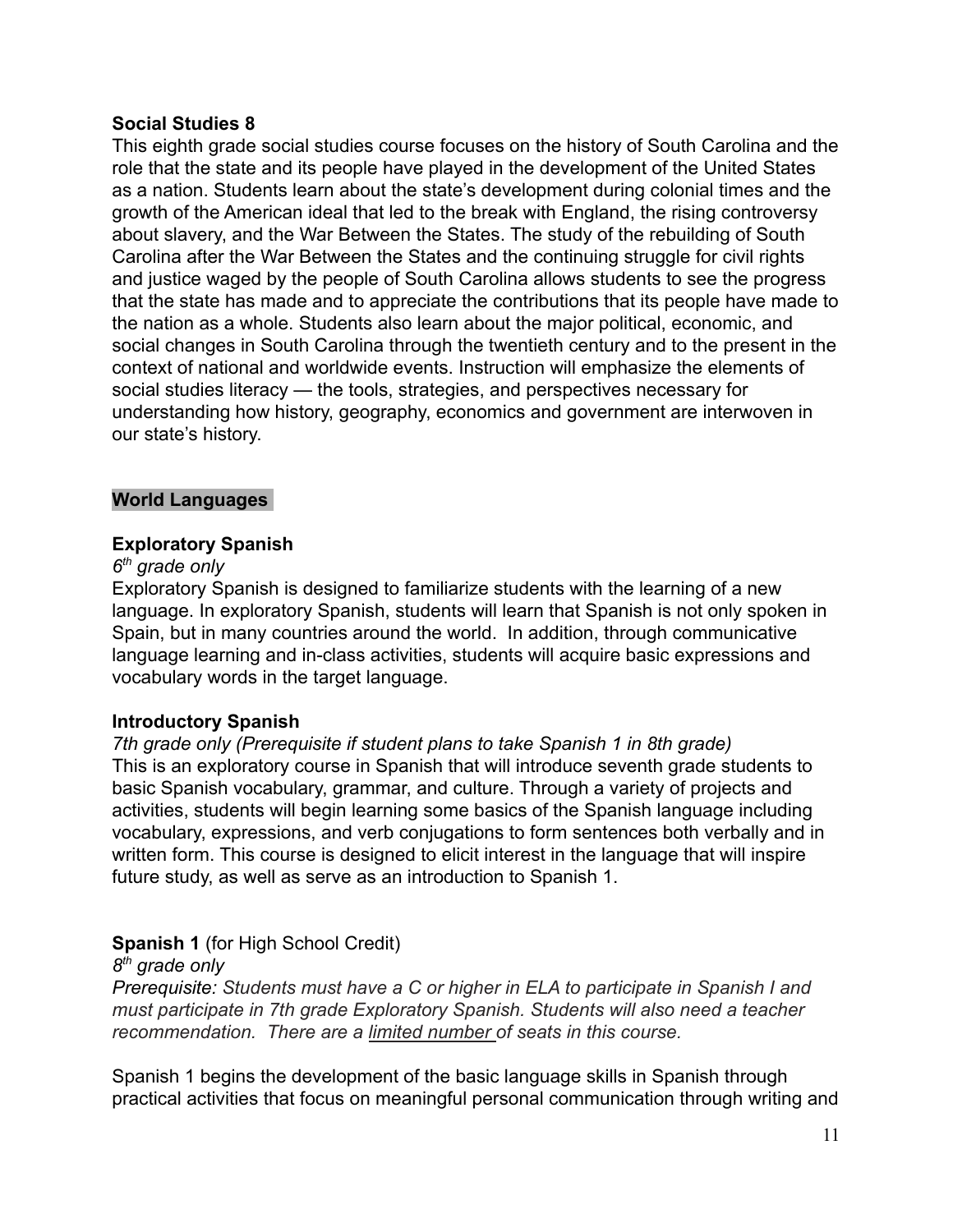speaking. Beginning level students will be able to understand simple questions in limited contexts, orally express themselves using structured vocabulary and grammar, read simple sentences, and write using structured vocabulary and grammar. This course has a challenging curriculum requiring extra time commitment from students as well as the ability to work independently. Following the successful completion of instruction, Spanish I credit is given toward high school graduation requirements. Student success in core classes is essential to the acquisition of a foreign language. Consistent practice and effort in doing homework along with the development of study skills are necessary for success.

#### **Career and Technology Education**

#### **Computer Science 6**

This course will utilize the Project Lead the Way (PLTW) Innovators & Makers curriculum programming a Micro:bit to use sensors that interact with the environment. Students learn to program a microcontroller and how input and output devices are used. The programming used are JavaScript blocks.

## **Discovering Computer Science (***0.5 High School Credit)*

*Students will complete Part 1 in 7th grade and Part 2 in 8th grade to gain the Computer Science HS credit. It must be the same course, it cannot be matched with Fundamentals of Computing Part 1 or 2.*

In this course, students will discover introductory computer science topics with an emphasis on computational thinking and problem solving. Students will be empowered to create authentic artifacts and engage with computer science as a medium for creativity, communication, problem solving, and fun. Students will create their own websites, apps, and games.

## **Fundamentals of Computing (***High School Credit)*

*Students will complete Part 1 in 7th grade and Part 2 in 8th grade to gain the Computer Science HS credit. It must be the same course, it cannot be matched with Discovering Computer Science Part 1 or 2.*

This course is designed to introduce students to the field of computer science through an exploration of engaging and accessible topics. Through creativity and innovation, students will use critical thinking and problem solving skills to implement projects that are relevant to students' lives. They will create a variety of computing artifacts while collaborating in teams. Students will gain a fundamental understanding of the history and operation of computers, programming, and web design. Students will also be introduced to computing careers and will examine societal and ethical issues of computing.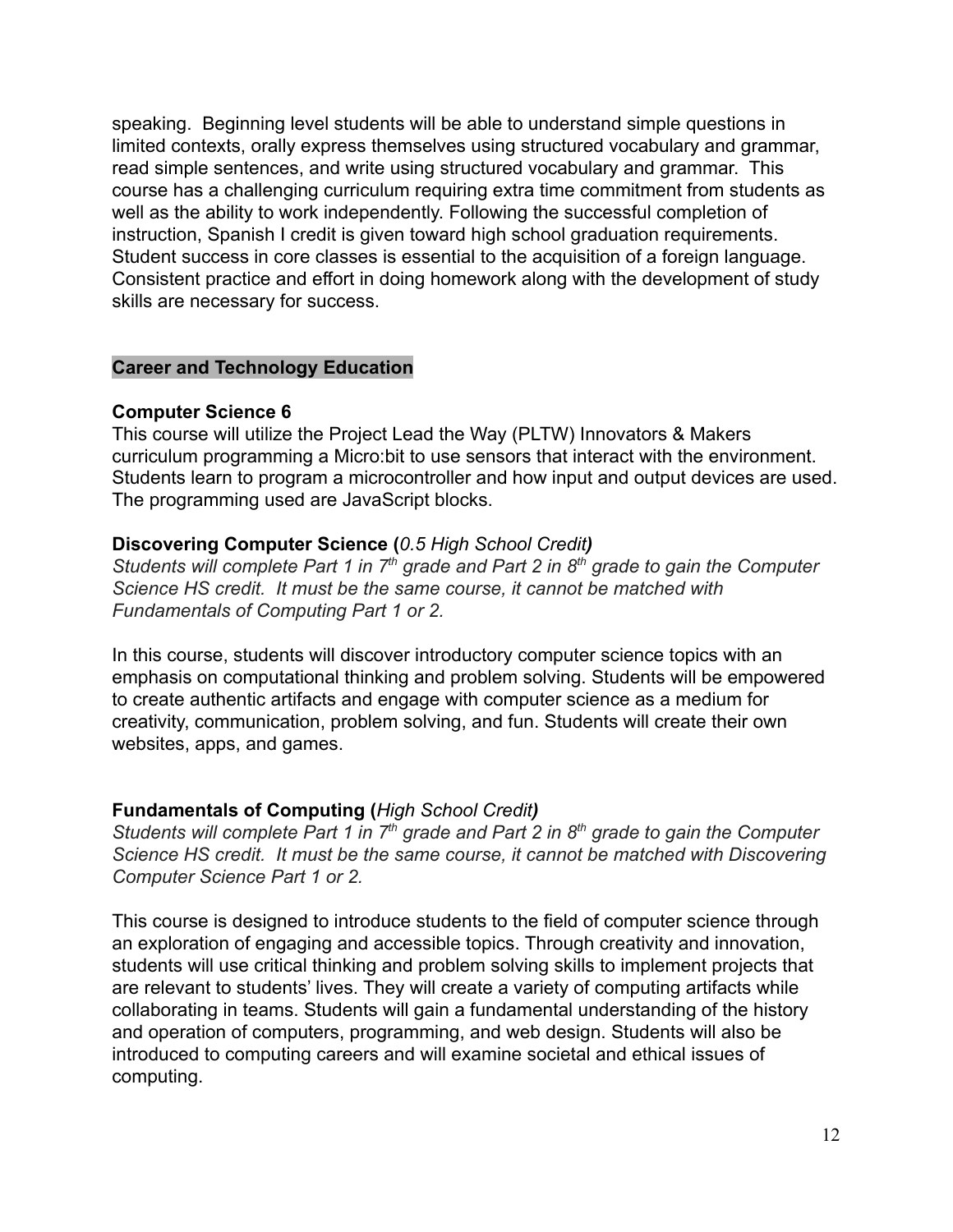## **GTT - Medical Detectives – 8th Grade**

In this science class, students explore the biomedical sciences through hands-on projects and labs that require them to solve a variety of medical mysteries. Students investigate medical careers, vital signs, diagnosis and treatment of diseases, as well as human body systems such as the nervous system. Orthopedics will be investigated as students explore problems engineers and physicians are challenged with in the musculoskeletal system, and medical device design.

Genetic testing for hereditary diseases and DNA crime scene analysis put the students in the place of real life medical detectives as they attempt to solve medical mysteries. Units of Instruction

- What is a Medical Detective?
- · Mysteries of the Human Body
- **Murder Mysteries**
- Orthopedics in Action

#### **PLTW Science of Technology 6**

Programming your robot to avoid obstacles or move out at a clap of your hands is all part of what to expect of the pre-engineer. Classes start with the basic robotic behaviors of movement and become increasingly more difficult as sensors and new challenges are introduced. Science, Technology, Engineering and Math (STEM) are incorporated daily into lessons. Interested students should enjoy hands-on building as well as working with computers. Brainstorming and problem solvers, please apply.

#### **PLTW Science of Technology 7**

Students are introduced to the Inventor drawing program. This CAD program allows students to accurately draw their designs in a 3-D environment. Topics covered in the course include simple machines, energy and design and fabrication.

#### **PLTW Science of Technology 8**

Students build on fundamentals presented in Part I. Topics covered include flight and space, electronics and automation and robotics. Students design and build a wide variety of projects such as race vehicles, hot air balloons, compressed air rockets, and use the CAD drawing program to build a robotic arm.

#### **Performing Arts**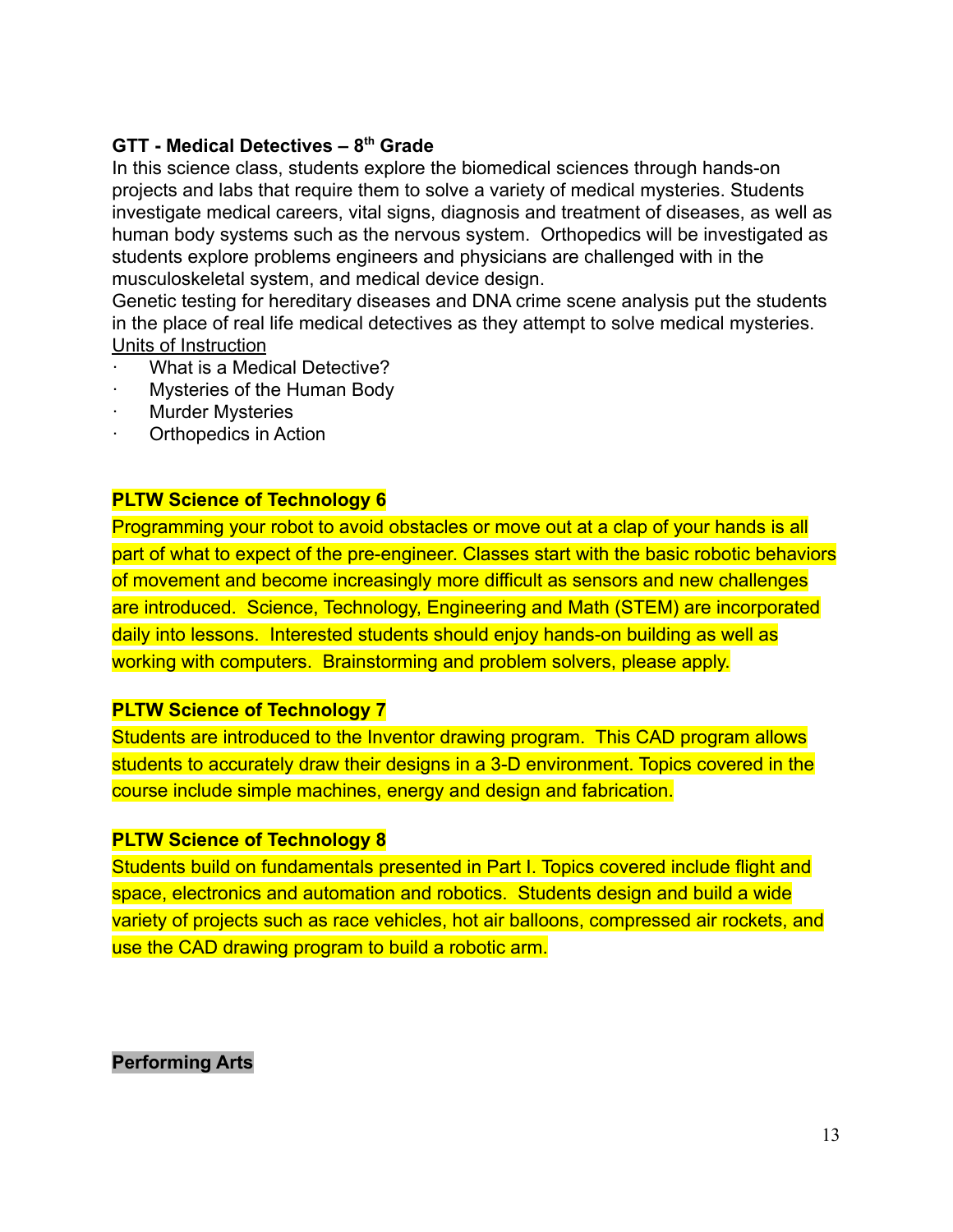#### *All Performing Arts classes are year long, require approval of the respective director prior to registration, and may require an associated fee.*

## **Band 6**

This is where it all begins! Students do not need to have played a musical instrument or have had any type of prior musical instruction to join. This is a yearlong course that is required in order to participate in band during the  $7<sup>th</sup>$  and  $8<sup>th</sup>$  grade.

Students are placed on instruments through a basic aptitude test that is administered by professional musicians on each instrument. They are placed on instruments on which they show a high level of potential skill and seem interested/excited about the prospect of playing. These instruments include flute, oboe, clarinet, saxophone, trumpet, French horn, trombone, baritone, tuba, and percussion (percussion consists of many instruments such as snare drum, bass drum, xylophone, piano, timpani, etc).

Students will spend this first year of band learning how to play their instrument and to play as a group, which will include concerts and performances.

## **Band 7**

## *Prerequisite: Band 6*

Students will continue advancing their level of proficiency on their instrument as individuals and as an ensemble. These are both yearlong courses.

 $7<sup>th</sup>$  Grade Band students continue to build on the foundation built in  $6<sup>th</sup>$  grade. They begin to learn advanced playing techniques, more challenging music, and have more performing opportunities.

## **Band 8**

## *Prerequisite: Band 7*

8<sup>th</sup> Grade Band students will continue to advance in proficiency on their instrument and play more advanced music. This group will also have the opportunity to perform one evening in the fall with the state champion Wando High School Marching Band.

## **Symphonic Band**

All students from both  $7<sup>th</sup>$  and  $8<sup>th</sup>$  grade bands will combine to form the Laing Symphonic Band. These students will perform in more concerts, audition for Region and State Honor Bands, rehearse and perform with guest clinicians from some of the best college music schools in the southeast, and represent Laing Middle School at the State Concert **Festival** 

## **Jazz Band (Extracurricular Opportunity)**

 $7<sup>th</sup>$  and  $8<sup>th</sup>$  grade band students have the opportunity to participate in the Jazz Band, which meets once a week after school. This includes any band students that also play guitar, bass, or piano.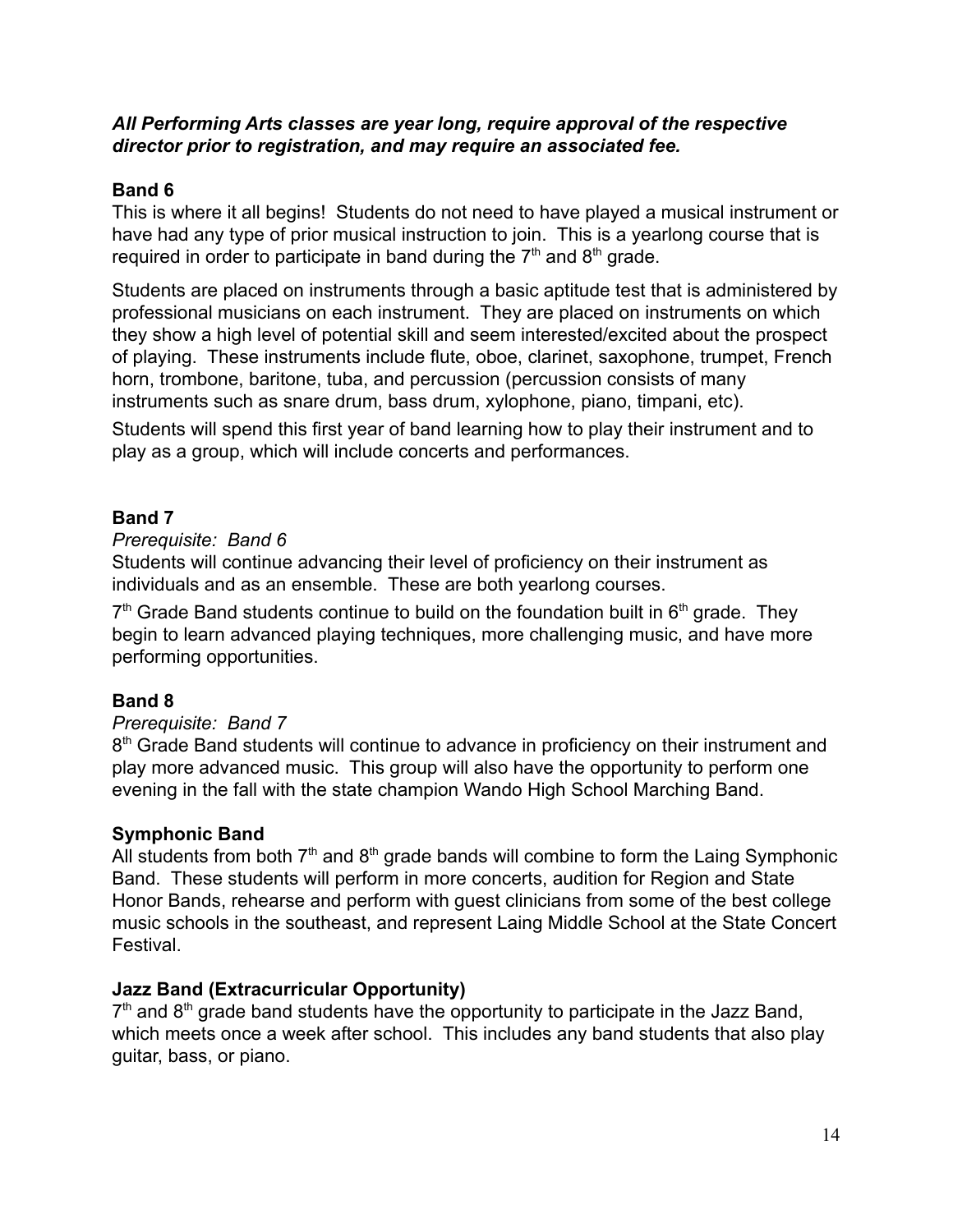## **String Orchestra 6, 7, 8**

This yearlong course is designed for students who are interested in learning to play the violin, viola, cello, or string bass. Students will learn to play a variety of music and styles including fiddling, rock, celtic, pop, film, and classical. 6th grade students begin with basic technique and music notation. Little to no experience is required at the beginning of the 6th grade level. 7th and 8th grade students continue their development of playing technique and music literacy and their orchestral music repertoire demonstrates more intermediate and advanced skills.

Students will perform in concerts and have the opportunity to participate in performance trips, competitions, and festivals. A few additional rehearsals and performances will occur outside of the regular class period.

#### **Chorus 6, 7, 8**

The chorus classes consist of a group of singers and/or dancers who sing and perform choral compositions from a variety of historical periods. The chorus sings 2 and 3 part selections. Performances and attendance is required. There will also be extra rehearsals occasionally. There is no former experience necessary, just a love of singing.

#### **Music - Fundamentals of Music Performance**:

This is basic general music class. It is either semester long or for one nine week grading period depending on grade level. Students will learn basics music theory and note reading. This will be applied through basic drumming and clapping. Students will be tested each week on these techniques.

#### **Related Arts Courses**

*The following exploratory classes are at least one nine- week period in duration. Students will be randomly assigned to courses. Efforts will be made to provide all students with a variety of exploratory courses.*

#### **Advanced Art**

*8th grade only Prerequisite: Teacher recommendation*

# This course is designed for the serious art student, with prior background knowledge

and instruction in visual art. Art I will be offered the first semester with a concentration in drawing, painting, and printmaking. Art II will be offered in the second semester with a concentration in computer graphics, pottery, and sculpture. Critical analysis, creative expression, cultural heritage, and aesthetic perception, along with art history and the elements and principles of design will be included in all media areas. Students are allowed to sign up for 1 or 2 semesters of study.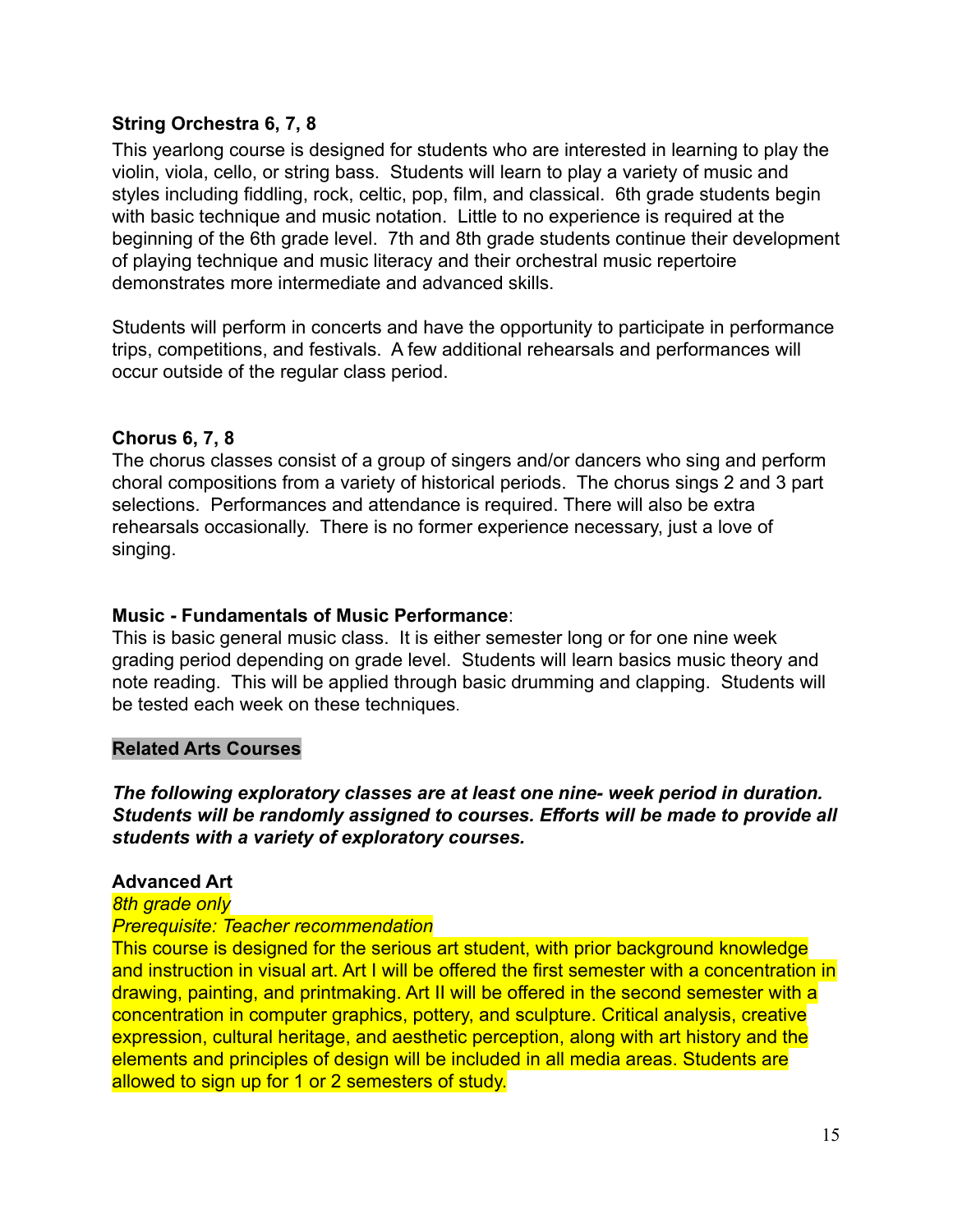## **Art 6, 7, 8**

This course is designed for students with little or no prior preparation in art. The course content includes concentration in the major areas of critical analysis, creative expression and production, cultural heritage and aesthetic perception. Students will study principles and elements of two and three-dimensional design through drawing, printmaking, painting, and sculpture. Major artists, periods, and styles will be studied.

## **Introduction to Forensics - 6th Grade**

In this introductory course to Forensics, students will discover the science inquiry skills needed to solve crimes! Students will further develop critical thinking skills while using science and engineering practices to solve forensic science problems. Analyzing data and evidence are emphasized as students learn about crime scene investigations. Students take on the role of forensic science investigators as they attempt to determine "whodunit!"

Units of Instruction

- Forensic Science Skills
- · Trace Evidence
- Prints and Casts
- Crime Scene Investigation

## **Forensics - Crime Scene Science – 7th Grade**

In Crime Scene Forensics, students will further investigate crimes while applying their scientific skills. This class emphasizes science and engineering practices as well as critical thinking in order to solve crimes. Students take on the role of forensic scientists, anthropologists, entomologists, etc., as they attempt to determine "whodunit" - just like real crime scene investigators!

Units of Instruction

- · Forensic Science Skills
- Prints & Trace Evidence
- · Identifying an Individual
- · Crime Scene Investigations
- Bringing Evidence to Court

#### **Marine Science 6**

The focus of Marine Science 6 is to provide students with inquiry based experiences that develop concepts about the plants and animals that live in or near the ocean, including both invertebrates and vertebrates. Emphasis will be placed on the adaptations of these organisms that allow them to live in this environment.

#### **Marine Science 7**

The focus of Marine Science 7 is to provide students with inquiry based experiences that develop concepts about biotic and abiotic components of the ocean environment.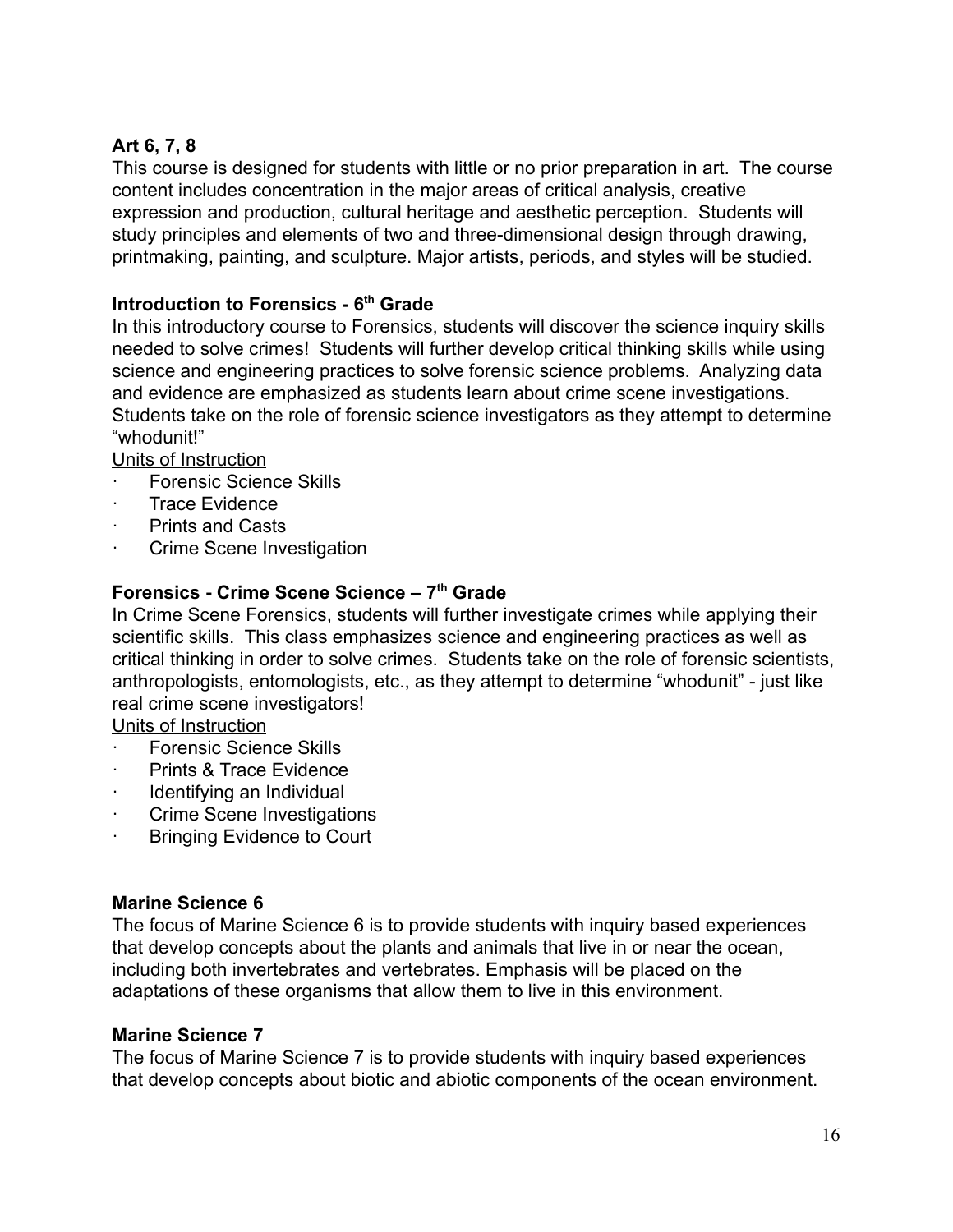Emphasis will be placed on ecosystems, food chains and webs, and changes to the environment due to natural causes.

## **Marine Science 8**

The focus of Marine Science 8 is to provide students with inquiry based experiences that develop concepts about oceanography. Emphasis will be placed on waves, buoyancy and density, water quality, and formation of islands. Also included in Marine Science III is the study of underwater technology.

## **Health**

This course enables students to gain the tools necessary to achieve and maintain total well being. This course provides information to students to help them live long, energetic, and productive lives. Health education provides information in such a way that it influences people to change attitudes and make the best decision possible so they can take positive action about their health.

## **Physical Education**

This course is based on a variety of activities (individual, team, and dual sports) that provide students with choices and the skills to live a healthy active lifestyle. This course also places an emphasis on fitness. Students will be required to perform the mile run, push up, curl up, pacer, and sit-n-reach (flexibility) tests several times throughout this course. Improving physical fitness and skill levels can only happen if the student puts forth effort both in the classroom and outside the classroom. Students are required to participate and dress out daily.

- Writing and performing student-written monologues; writing and performing student-written multi-character scenes
- Teaching acting and teamwork through Reader's' theater
- Essential elements of Directing: How to effectively stage a readers theater piece; learning the role of a stage Director
- Acting in two or more person scenes, knowing a character's motivation and playing the character's objective
- Throughout the semester, the grading rubric for acting skills emphasizes the BIG 4: character, believability, movement, and voice

## **Entrepreneurship 6**

Students are introduced to the fundamentals of business, economics and entrepreneurship. Topics include Supply and Demand, competitive advantage, business math including the calculation of revenue, expenses and profit and loss, biographical studies of significant entrepreneurs and an examination of the types of businesses such as manufacturing, retail, wholesaling and service. Local entrepreneurs from the